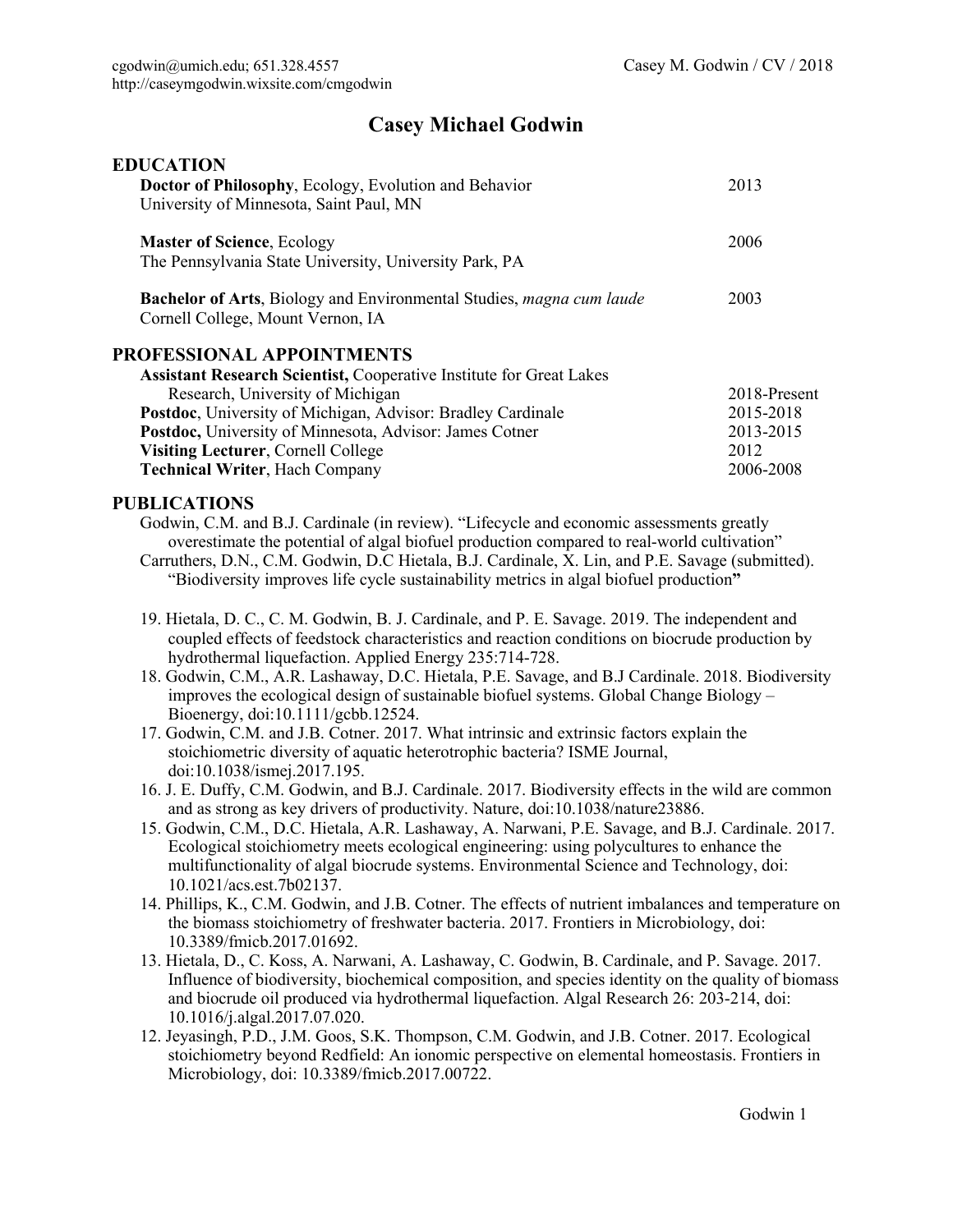- 11. Godwin, C.M., E.A. Whitaker and J.B. Cotner. 2017. Growth rate and resource imbalance interactively control biomass stoichiometry and elemental quotas of aquatic bacteria. Ecology 98: 820-829, doi:10.1002/ecy.1705.
- 10. Godwin, C.M., D.C. Hietala, A.R. Lashaway, A. Narwani, P.E. Savage, and B.J. Cardinale. 2016. Algal polycultures enhance coproduct recycling from hydrothermal liquefaction. Bioresource Technology 224: 630-638, doi:10.1016/j.biortech.2016.11.105.
- 9. Godwin, C.M. and J.B. Cotner. 2015. Aquatic heterotrophic bacteria have highly flexible phosphorus content and biomass stoichiometry. ISME Journal, doi: 10.1038/ismej.2015.34.
- 8. Godwin, C.M. and J.B. Cotner. 2015. Stoichiometric flexibility in diverse aquatic heterotrophic bacteria is coupled to differences in cellular phosphorus quotas. Frontiers in Microbiology 5:159, doi: 10.3389/fmicb.2015.00159.
- 7. Godwin, C.M. and J.B. Cotner. 2014. Carbon: phosphorus homeostasis of aquatic bacterial assemblages is mediated by shifts in assemblage composition. Aquatic Microbial Ecology 74: 245-258, doi:10.3354/ame01719.
- 6. Bellinger, B.J., B.A.S. Van Mooy, J.B. Cotner, H.F. Fredricks, C.R. Benitez-Nelson, J. Thompson, A. Cotter, M. Knuth, and C.M. Godwin. 2014*.* Physiological modifications of seston in response to physicochemical gradients within Lake Superior. Limnology and Oceanography 59: 1011- 1026, doi: 10.4319/lo.2014.59.3.1011.
- 5. Godwin, C.M., P.J. McNamara, and C. Markfort. 2013. Evening methane emission pulses from a boreal wetland correspond to convective mixing in hollows. JGR Biogeosciences 118: doi:10.1002/jgrg.20082.
- 4. Godwin, C.M., M.A. Arthur, and H.J. Carrick. 2009. Periphyton nutrient status in a temperate stream with mixed land-uses: Implications for watershed nitrogen storage. Hydrobiologia 623: 141-152.
- 3. Godwin, C.M. and H.J. Carrick. 2008. Spatio-temporal variation of periphyton biomass and accumulation in a temperate spring-fed stream. Aquatic Ecology 42: 583-595.
- 2. Carrick, H. J., C. M. Godwin, M. J. Greenwald, C. Rilk, A. Siefert, and C. J. Tzilkowski. 2007. Evaluation of water quality in a spring-fed stream (Spring Creek in Centre County, Pennsylvania) based on benthic algae and macroinvertebrates. Journal of the Pennsylvania Academy of Science 80:71-78.
- 1. Godwin, C.M. and S.A. McCollum. 2005. "Do fathead minnows, *Pimephales promelas*  (Cyprinidae), visually communicate that they detect alarm substances?" BIOS 76 (2): 102-106.

## **PROFESSIONAL PRESENTATIONS**

- Godwin, C.M., D.C. Hietala, A.R. Lashaway, A. Narwani, P.E. Savage, and B.J. Cardinale. Ecological stoichiometry of algal biocrude production: Polycultures balance tradeoffs in nutrient use efficiency. ESA Annual Meeting, Portland, OR, August 10, 2017.
- Godwin, C.M. and J.B. Cotner. Stoichiometric homeostasis and elemental content of heterotrophic bacteria from lakes: biomass C:P shows dampened interspecific variability under low resource imbalance, but flexibility is prevalent under P-limitation. Conference on Biological Stoichiometry 2105, Peterborough, Ontario, Canada, June 24, 2015.
- Godwin, C.M. and J.B. Cotner. Can phylogenetic affiliation or genome sequences explain the biomass stoichiometry and homeostatic regulation of aquatic heterotrophic bacteria? The Royal Society, Theo Murphy Meeting: "Elements, genomes, and ecosystems: cascading nitrogen and phosphorus impacts across levels of biological organization", Chicheley, U.K., June 1, 2015.
- Godwin, C. M. and J.B. Cotner. The Effect Of Organic Carbon Partitioning In Stoichiometric Models Of Aquatic Heterotrophic Bacterial Assemblages. ASLO Aquatic Sciences Meeting, Granada, Spain, Feb 24, 2015.
- Godwin, C.M. and J.B. Cotner. "Making the most of it: biomass phosphorus content and allocation in bacterioplankton from lakes across a productivity gradient." Joint Aquatic Sciences Meeting, Portland, OR. May 22, 2014.